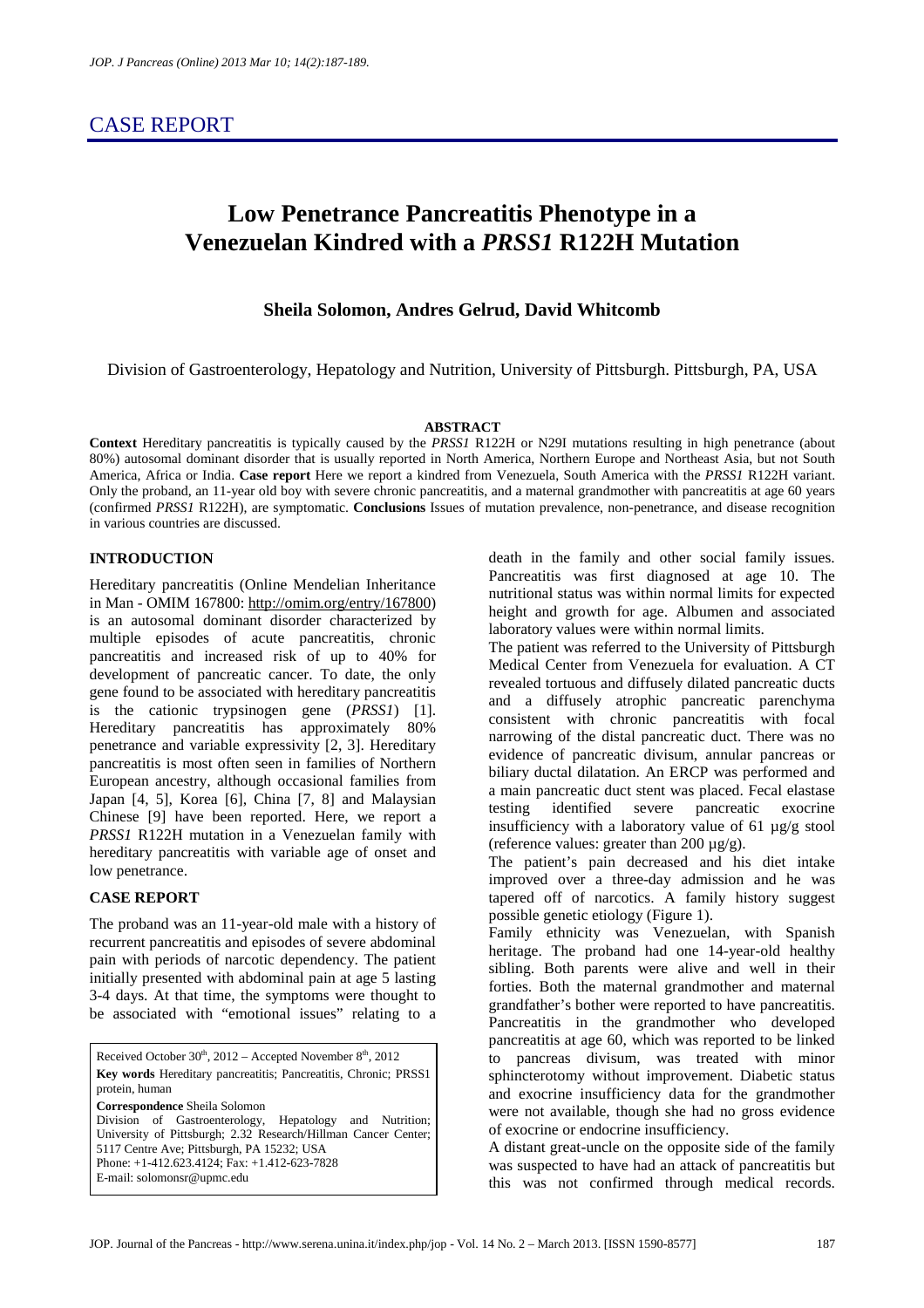Genetic counseling and full gene sequence analysis of pancreatitis susceptibility genes (*PRSS1*, *SPINK1* and *CFTR*) were offered to the proband and his grandmother.

The proband was found to carry the common *PRSS1* R122H mutation, which identified the primary etiologic factor for hereditary pancreatitis. His grandmother, who was subsequently tested, was also found to carry the R122H *PRSS1* mutation as well. This finding confirms hereditary pancreatitis syndrome in the family and provides insight into the proband's mother as an asymptomatic, obligate carrier. Therefore, this family carries a high-penetrance *PRSS1* mutation, but appears to have unusually low penetrance within this family.

#### **DISCUSSION**

This is the first case of hereditary pancreatitis to be reported in a family from Venezuela, and only the second from South America. The present case was noted to have Southern European ancestor (Spain), with a mutation that is normally high penetrance. The only other cases from South America that we are aware of include a 17-year-old male with a family history of hereditary pancreatitis but unknown genetic mutation [10]. A rare *PRSS1* E79K mutation was also identified in a patient with chronic pancreatitis patient from Brazil [11]. The *PRSS1* E79K has been reported in 9 cases, and is thought to be possible pathologic with low penetrance (http://www.pancreasgenetics.org). Mutations in *PRSS1* and hereditary pancreatitis families are otherwise rare in Brazil [12]. In Central American there is one reported case of pancreatitis associated with a *PRSS1* N291 from Mexico [13]. In addition to hereditary pancreatitis being rare in South and Central America, neither hereditary pancreatitis families or *PRSS1* mutations are seen or reported on the Indian subcontinent [14, 15] or Africa.

The most common *PRSS1* mutations associated with hereditary pancreatitis are R122H, N29I and A16V, which are all conversion-like mutations, where the "mutation" is the transposition of the sequence from other trypsinogen genes or pseudogenes into *PRSS1* to



**Figure 1.** Pedigree of the Venezuelan kindred. Other than the proband, the only relative to have *PRSS1* mutation and pancreatitis is the maternal grandmother who had a mild case in the context of pancreas divisum.

create N29I (from *PRSS2*), A16V (from *PRSS3*) or R122H (from *TR6*) [16]. The other major factor associated with hereditary pancreatitis is the *PRSS1* copy number variant (CNV), which has been reported in France [17] and in one patient in the United States with a complex genotype [18].

The reason that hereditary pancreatitis and *PRSS1* mutations seems to occur more commonly in some populations than others is unknown. Possible explanations include random chance, genomic structural variants, environmental factors that reduce penetrance, lack of awareness, lack of testing or lack of reporting in the scientific or medical literature.

The current case may be instructive. The grandmother, who is the only other family member to develop pancreatitis also had pancreas divisum. Recent studies suggest that pancreas divisum is only a risk factor for pancreatitis in the context of genetic mutations [19, 20, 21, 22]. No other family member in this pedigree has been identified with pancreatitis or pancreatitis-like symptoms. This may indicate that a second strong risk factor for pancreatitis may be necessary to cause pancreatitis some families. The factor that triggered pancreatitis in the proband is unknown.

Incomplete penetrance of the *PRSS1* mutation are well documented in all large hereditary pancreatitis families, but the reason remains a mystery. In a study of monozygotic twins, fewer than 50% of the twin pairs showed concordance with age of onset for or phenotypic expression of pancreatitis [23]. Furthermore, it was shown that both the wild type (R122) and mutant (H122) alleles were equally expressed of a 93-year-old patient with a strong family history of hereditary pancreatitis but no symptoms [24]. This finding suggests that nuclear encoded DNA is not the only precipitating genetic factor in the risk for developing pancreatitis in hereditary pancreatitis families.

In conclusion, we report the case of an 11-year-old male from Venezuela with severe recurrent acute and chronic pancreatitis from a R122H mutation in a family with otherwise very low penetrance. Further evaluation of these types of families is important to increase awareness of the disease, and to begin to understand the factors that may be protecting other family members from this severe and distressing disorder.

**Conflicts of interest** Dr. Whitcomb owns stock in Ambry Genetics (Aliso Viejo, CA, USA) and also the U.S. patent 6406846 entitled "Method for determining whether a human patient is susceptible to hereditary pancreatitis, and primers therefore", which has been licensed and provides royalty income

#### **References**

<sup>1.</sup> Whitcomb DC, Gorry MC, Preston RA, Furey W, Sossenheimer MJ, Ulrich CD, et al. Hereditary pancreatitis is caused by a mutation in the cationic trypsinogen gene. Nature Genetics. 1996;14(2):141-5. [PMID: 8841182]